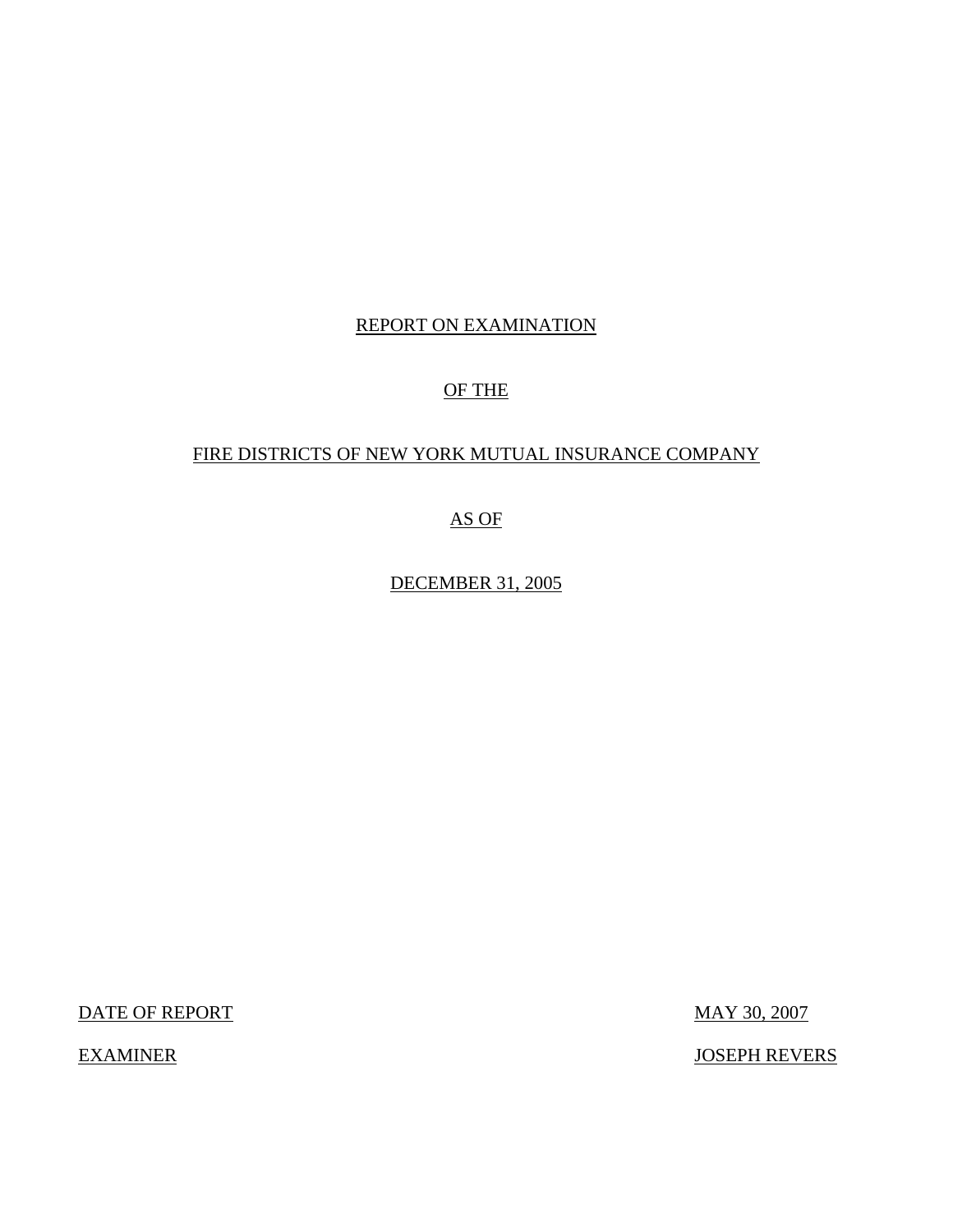# TABLE OF CONTENTS

## **ITEM NO.**

## PAGE NO.

| 1  | Scope of examination                                                                                                                | $\overline{2}$        |
|----|-------------------------------------------------------------------------------------------------------------------------------------|-----------------------|
| 2. | <b>Description of Company</b>                                                                                                       | 2                     |
|    | A. Management<br>B. Territory and plan of operation<br>C. Reinsurance<br>D. Significant operating ratios<br>E. Accounts and records | 3<br>4<br>5<br>7<br>7 |
| 3. | <b>Financial statements</b>                                                                                                         | 9                     |
|    | A. Balance sheet<br>B. Underwriting and investment exhibit                                                                          | 9<br>11               |
| 4. | Losses and loss adjustment expenses                                                                                                 | 12                    |
| 5. | Market conduct activities                                                                                                           | 12                    |
| 6. | Compliance with prior report on examination                                                                                         | 13                    |
| 7. | Summary of comments and recommendations                                                                                             | 14                    |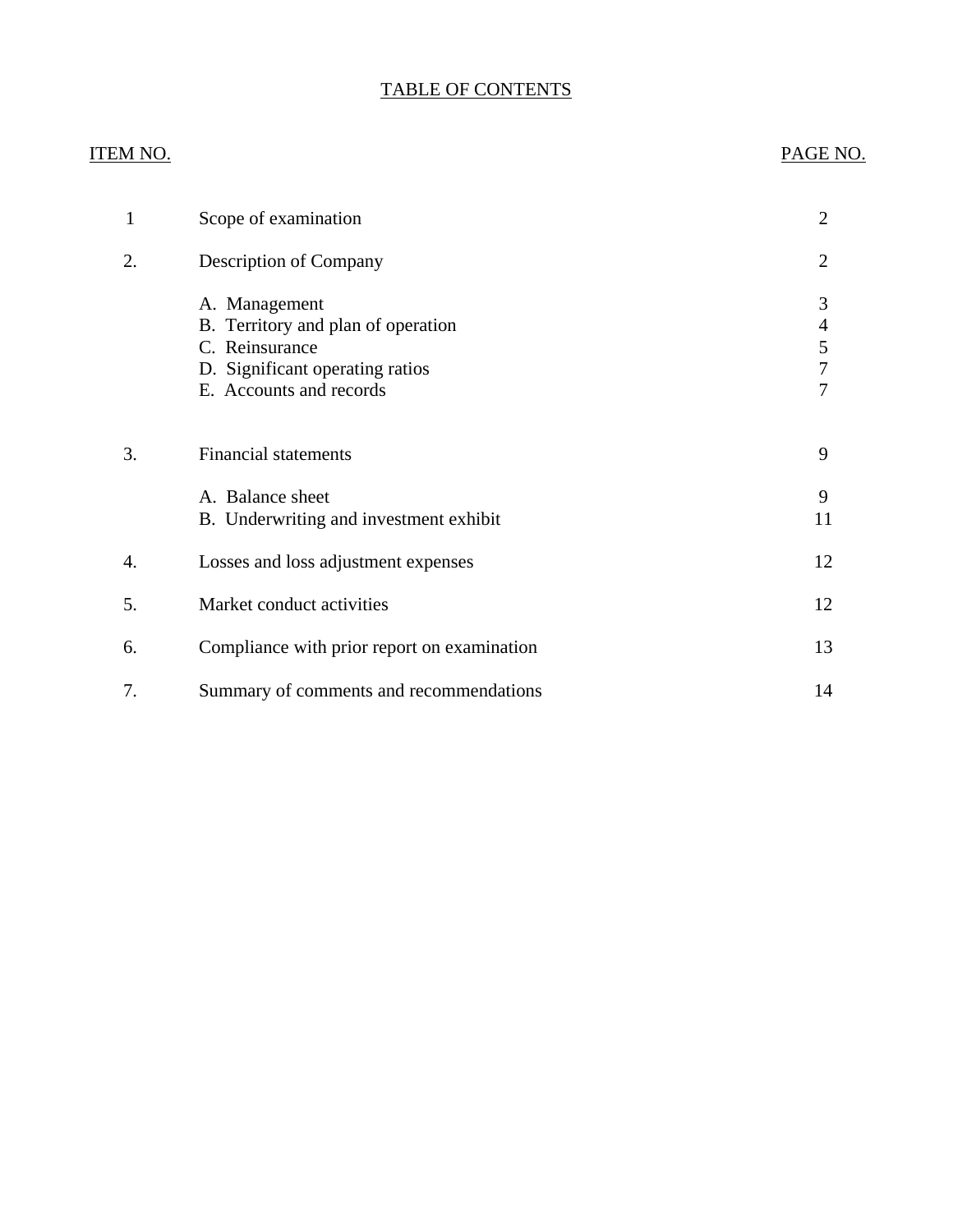

STATE OF NEW YORK INSURANCE DEPARTMENT 25 BEAVER STREET NEW YORK, NEW YORK 10004

May 30, 2007

Honorable Eric R. Dinallo Superintendent of Insurance Albany, New York 12257

Sir:

Pursuant to the requirements of the New York Insurance Law, and in compliance with the instructions contained in Appointment Number 22547 dated October 27, 2006 attached hereto, I have made an examination into the condition and affairs of Fire Districts of New York Mutual Insurance Company as of December 31, 2005, and submit the following report thereon.

Wherever the designations "the Company" or "FDM" appear herein without qualification, they should be understood to indicate Fire Districts of New York Mutual Insurance Company.

Wherever the term "Department" appears herein without qualification, it should be understood to mean the New York Insurance Department.

The examination was conducted at the Company's home offices located at 501 South Main Street, Spring Valley, New York 10977.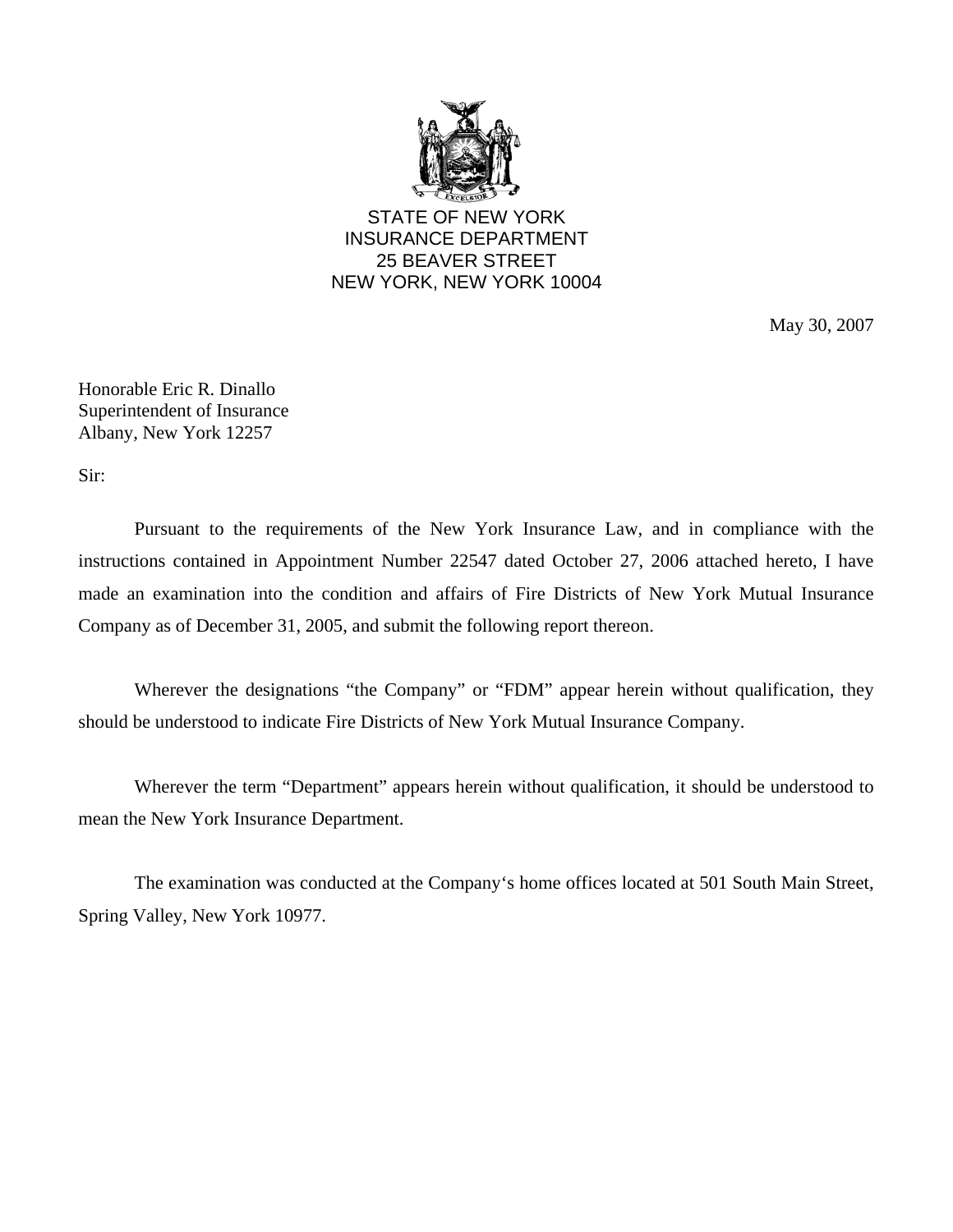### 1. **SCOPE OF EXAMINATION**

<span id="page-3-0"></span>The previous examination was conducted as of December 31, 2001. This examination covered the four-year period from January 1, 2002 through December 31, 2005. Transactions occurring subsequent to this period were reviewed where deemed appropriate by the examiner.

The examination comprised a verification of assets and liabilities as of December 31, 2005. The examination included a review of income, disbursements and company records deemed necessary to accomplish such analysis or verification and utilized, to the extent considered appropriate, work performed by the Company's independent certified public accountants ("CPA"). A review or audit was also made of the following items as called for in the Examiners Handbook of the National Association of Insurance Commissioners ("NAIC"):

> History of Company Management and control Corporate records Fidelity bond and other insurance Territory and plan of operation Growth of Company Business in force by states Loss experience Reinsurance Accounts and records Financial statements

A review was also made to ascertain what action was taken by the Company with regard to comments and recommendations contained in the prior report on examination.

This report on examination is confined to financial statements and comments on those matters, which involve departures from laws, regulations or rules, or which are deemed to require explanation or description.

#### **2. DESCRIPTION OF COMPANY**

Fire Districts of New York Mutual Insurance Company was incorporated under the laws of the State of New York on November 2, 1977. It became licensed on November 28, 1978, and commenced business on December 20, 1978. Business originated with the joining together of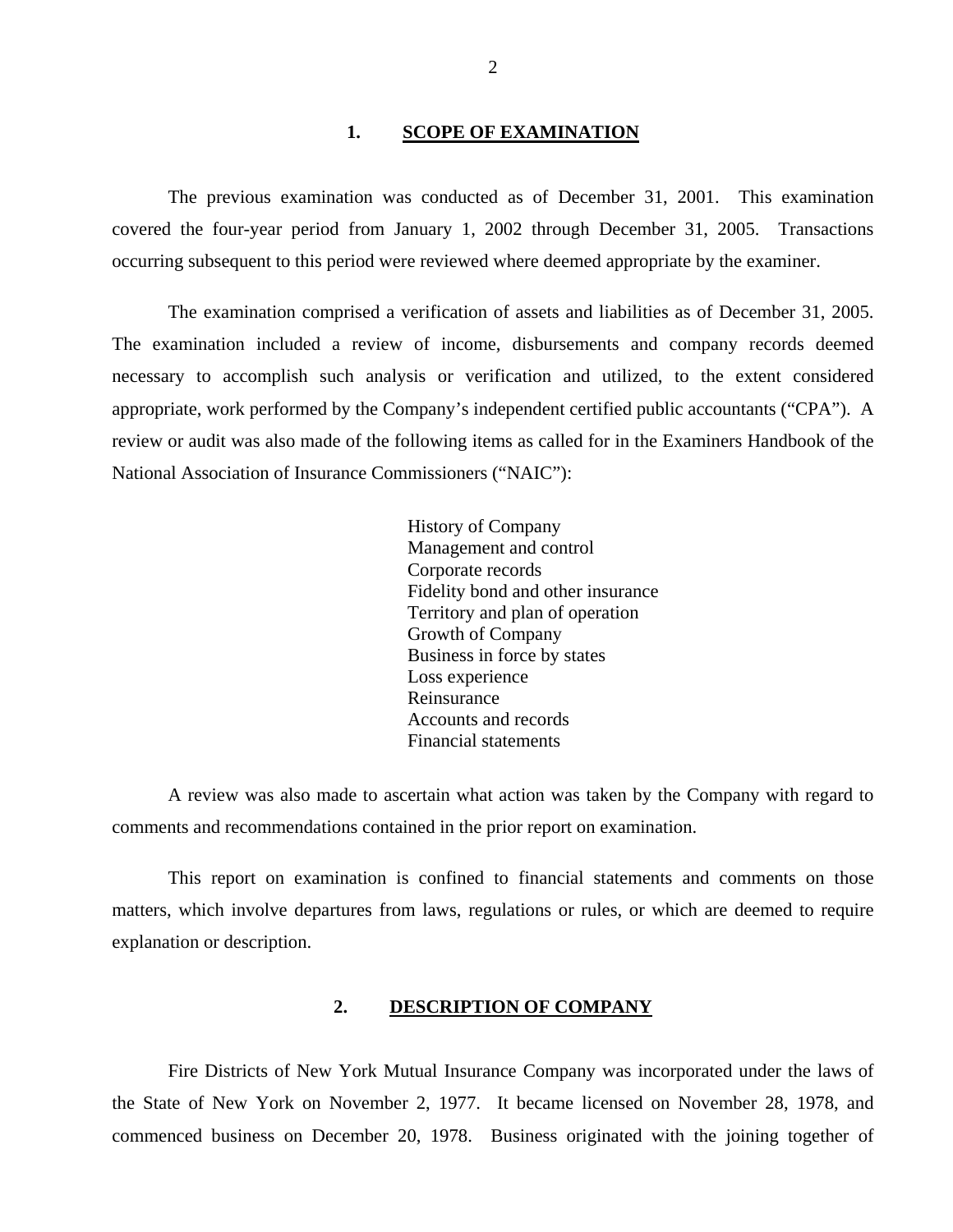<span id="page-4-0"></span>various fire districts within New York State to form a mutual insurance company to provide volunteer firefighters with the benefits afforded under workers' compensation and employers' liability insurance, including insurances provided under the Volunteer Firefighters' Benefit Law and the Volunteer Ambulance Workers' Benefit Law.

The Company was granted tax-exempt status by the Internal Revenue Service on September 23, 1981, pursuant to Section 115(1) of the Internal Revenue Code and by the New York State Department of Taxation and Finance, on April 30, 1980, pursuant to Article 33, Section 1512(a)(1) of the New York State Tax Law. All premiums paid to the Company are derived from tax dollars allocated to the fire districts.

#### A. Management

Pursuant to the Company's charter and by-laws, management of the Company is vested in a board of directors consisting of thirteen members. The board met four times during each calendar year. At December 31, 2005, the board of directors was comprised of the following thirteen members:

| Name and Residence                              | <b>Principal Business Affiliation</b>    |
|-------------------------------------------------|------------------------------------------|
| Joseph L. Cruger<br>Poughkeepsie, NY            | Roosevelt Fire District, Dutchess County |
| Craig P. DeBaun<br>Oceanside, NY                | Oceanside Fire District                  |
| Michael H. Geoghan<br>Bayport, NY               | <b>Bayport Fire Department</b>           |
| Donald D. Greene<br>Newburgh, NY                | <b>Cronomer Valley Fire District</b>     |
| Thomas J. Herlighy<br><b>Apulia Station, NY</b> | <b>Fabius Fire District</b>              |
| Kenneth E. Hoffard<br>Valhalla, NY              | Valhalla Fire District                   |
| John LoScalzo<br>Huntington, NY                 | Eaton's Neck Fire District               |
| James J. McCormick<br>East Northport, NY        | Unaffiliated                             |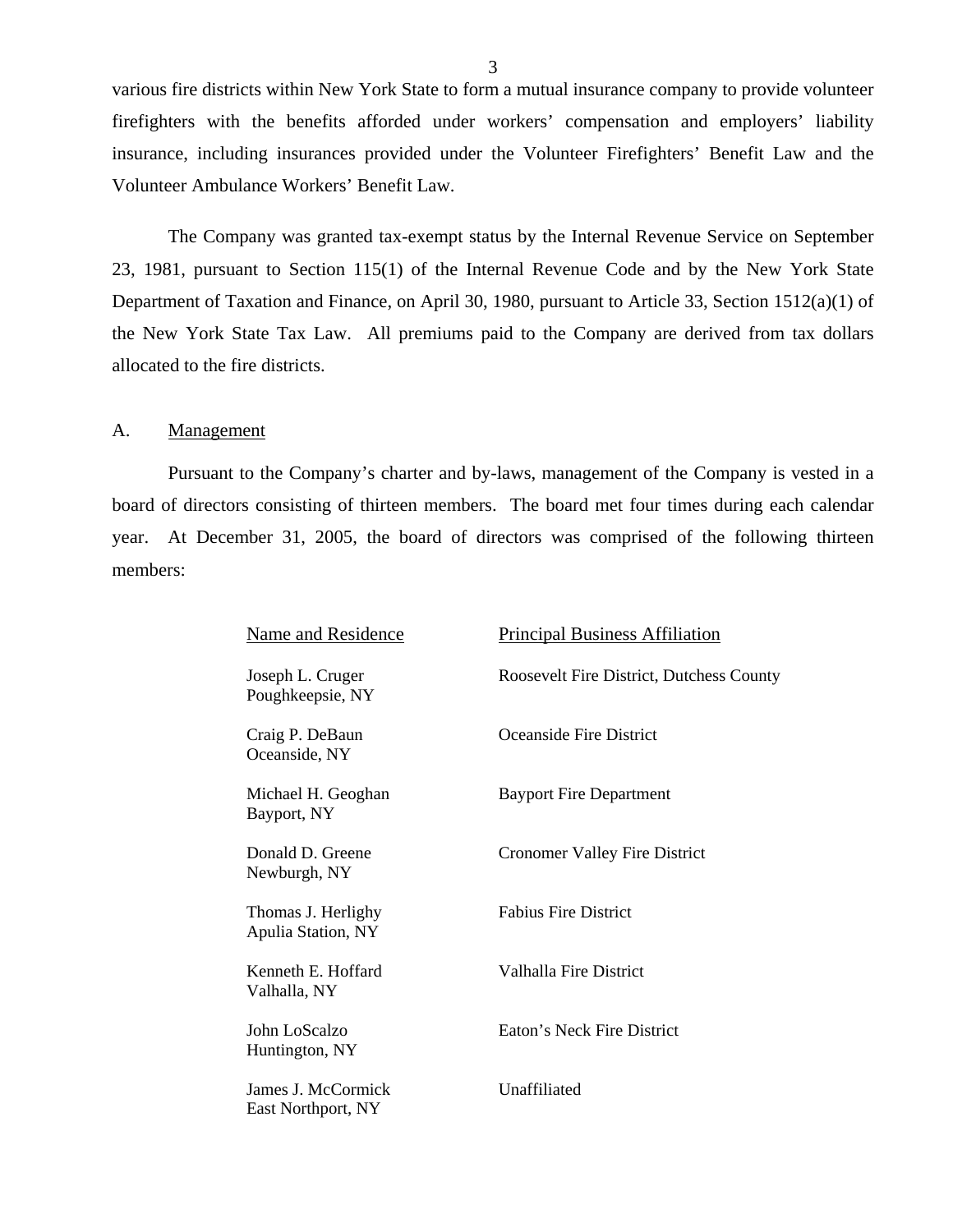| Name and Residence                         | <b>Principal Business Affiliation</b> |
|--------------------------------------------|---------------------------------------|
| Daniel F. McNeil<br>Cortland, NY           | Unaffiliated                          |
| Frank A. Norcerino<br>North Massapequa, NY | North Massapequa Fire District        |
| George J. Paul<br>West Seneca, NY          | West Seneca Fire Distric              |
| Lawrence Pierce<br>Mendon, NY              | Mendon Fire District                  |
| Michael L. White<br>Clay, NY               | Unaffiliated                          |

4

A review of the minutes of the board of directors' meetings held during the examination period indicated that the meetings were generally well attended and each board member has an acceptable record of attendance. It was noted, however, that the board of directors' committees did not keep minutes of their meetings as required by Section 325(a) of the New York Insurance Law.

It is recommended that FDM comply with Section 325(a) of the New York Insurance Law by having its committees keep and maintain minutes of their meetings.

As of December 31, 2005, the principal officers of the Company were as follows:

| Name                      | Title                 |
|---------------------------|-----------------------|
| Daniel Francis McNeil III | President             |
| Kenneth E. Hoffarth       | Secretary             |
| Michael Hart Geoghan      | Treasurer             |
| Frank A. Nocerino         | <b>Vice President</b> |

### B. Territory and Plan of Operation

As of December 31, 2005, the Company was licensed to write business in New York only. The license covered workers' compensation and employers' liability insurance as defined in paragraph 15 of Section 1113(a) of the New York Insurance Law including Volunteer Firefighters' Benefit Law ("V.F.B.L.") insurance and Volunteer Ambulance Workers' Benefit Law insurance ("V.A.W.B.L.").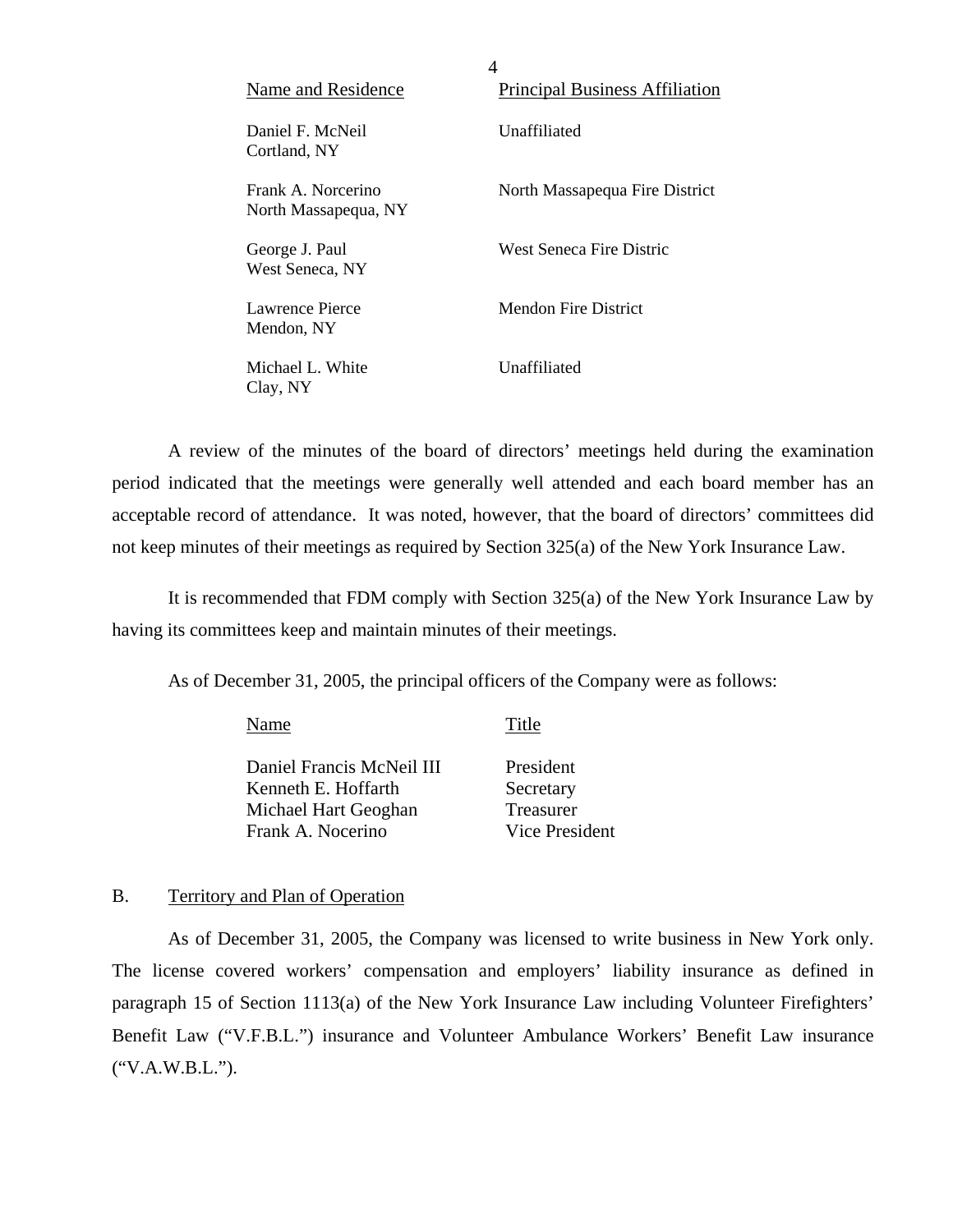Based on the lines of business for which the Company is licensed and the Company's current capital structure, and pursuant to the requirements of Articles 13 and 41 of the New York Insurance Law, the Company is required to maintain a minimum surplus to policyholders in the amount of \$300,000.

The Company is a direct writer, and its business is produced through approximately ninety-six agents and direct mail.

The following schedule shows the direct premiums written by the Company during the examination period. The Company wrote business only in the state of New York:

|               | <b>Total Direct</b> |
|---------------|---------------------|
| Calendar Year | Premiums Written    |
| 2002          | \$9,056,571         |
| 2003          | \$10,189,842        |
| 2004          | \$12,776,558        |
| 2005          | \$14,000,398        |

### C. Reinsurance

All assumed and ceded reinsurance contracts in effect as of the examination date were reviewed. These contracts all contained the required standard clauses including insolvency clauses meeting the requirements of Section 1308 of the New York Insurance Law.

Examination review of the Schedule F data reported by the Company in its filed 2005 annual statement was found to accurately reflect its reinsurance transactions. Additionally, management has represented that all material ceded reinsurance agreements transfer both underwriting and timing risk as set forth in NAIC Accounting Practices and Procedures Manual, Statements of Statutory Accounting Principles ("SSAP") No. 62. Such representations were supported by appropriate risk transfer analysis and an attestation from the Company's chief executive officer pursuant to the NAIC Annual Statement Instructions. However, it was noted that, in some instances, certain reinsurers' names were incorrectly reported in Schedule F.

It is recommended that FDM exercise greater care to ensure that it correctly identifies reinsurers listed in Schedule F.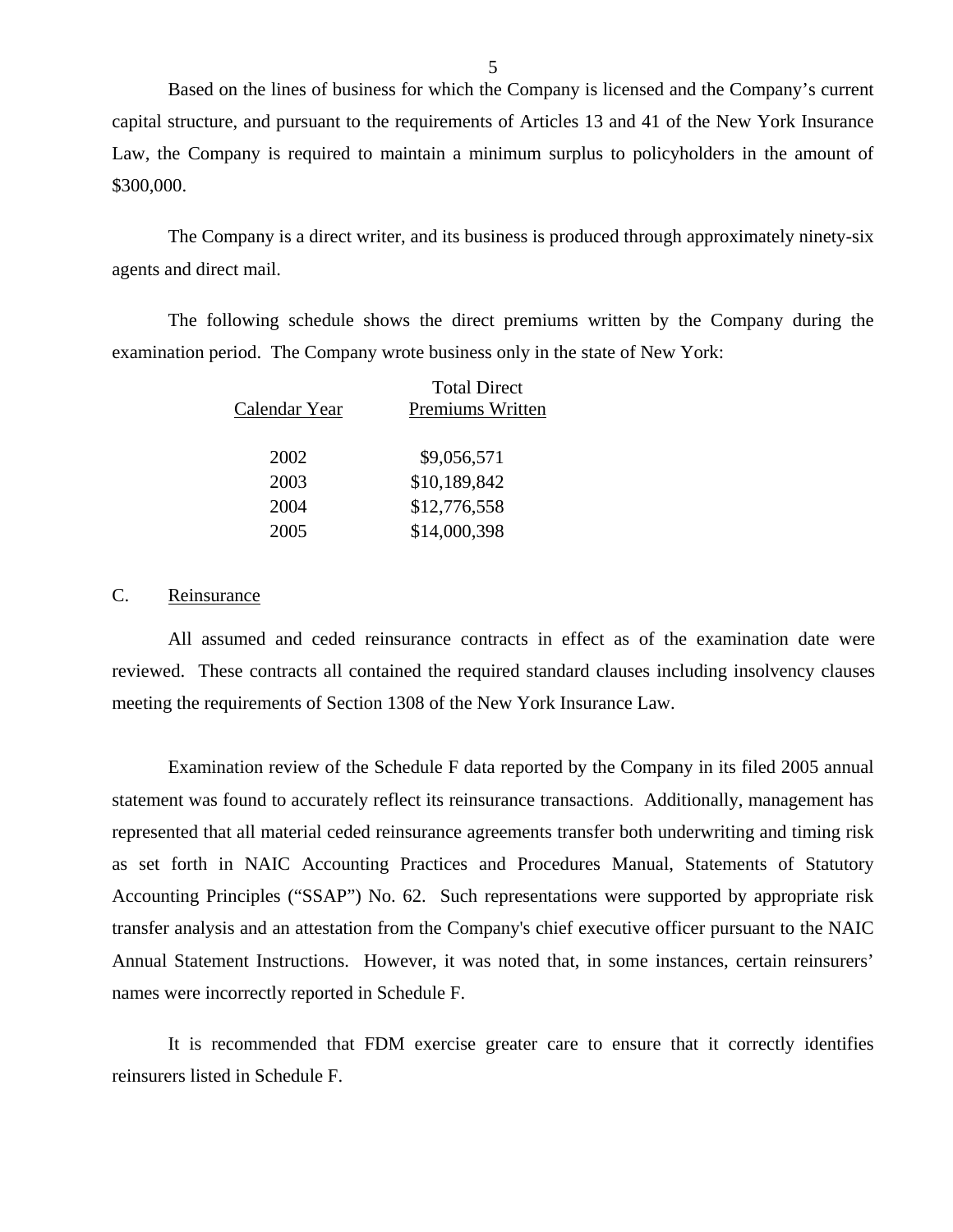### 1. Ceded

The company has structured its ceded reinsurance program to limit its maximum exposure to any one risk as follows:

| Type of treaty                                                       | Cession                                                                                                  |
|----------------------------------------------------------------------|----------------------------------------------------------------------------------------------------------|
| Casualty:<br><b>Excess of Loss</b><br>$1st$ Layer<br>100% Authorized | \$750,000 excess of \$250,000 per<br>occurrence; limit \$750,000 in the aggregate<br>each calendar year. |
| Excess of Loss                                                       | \$4,000,000 excess of \$1,000,000 per                                                                    |
| 2 <sup>nd</sup> Layer                                                | occurrence; limit \$4,000,000 in the                                                                     |
| 100% Authorized                                                      | aggregate each calendar year.                                                                            |
| Excess of Loss                                                       | \$5,000,000 excess of \$5,000,000 per                                                                    |
| $3rd$ Layer                                                          | occurrence; limit \$10,000,000 in the                                                                    |
| 100% Authorized                                                      | aggregate each calendar year.                                                                            |

### 2. McNeil & Company Agreement

The 1999 reinsurance agreement between the Company and McNeil & Company, Inc. ("McNeil"), a company owned by one of the directors of FDM, was reviewed. McNeil produced the business on behalf of North American Specialty Insurance Company, a wholly-owned subsidiary of Swiss Reinsurance Company that writes out-of-state business. A portion of that business, primarily workers' compensation, was eventually ceded to the Company, which in turn was shared with McNeil through a "reinsurance participation agreement." In 2004, it was decided to terminate the agreement and runoff the remaining assumed reinsurance business. The examiners could not verify the terms of the agreement with McNeil because the Company was unable to furnish a complete and signed copy of the agreement for review.

It is recommended that FDM maintain completed and signed copies of all agreements relevant to the examination in accordance with the provisions of Section 310(a) (2) of the New York State Insurance Law.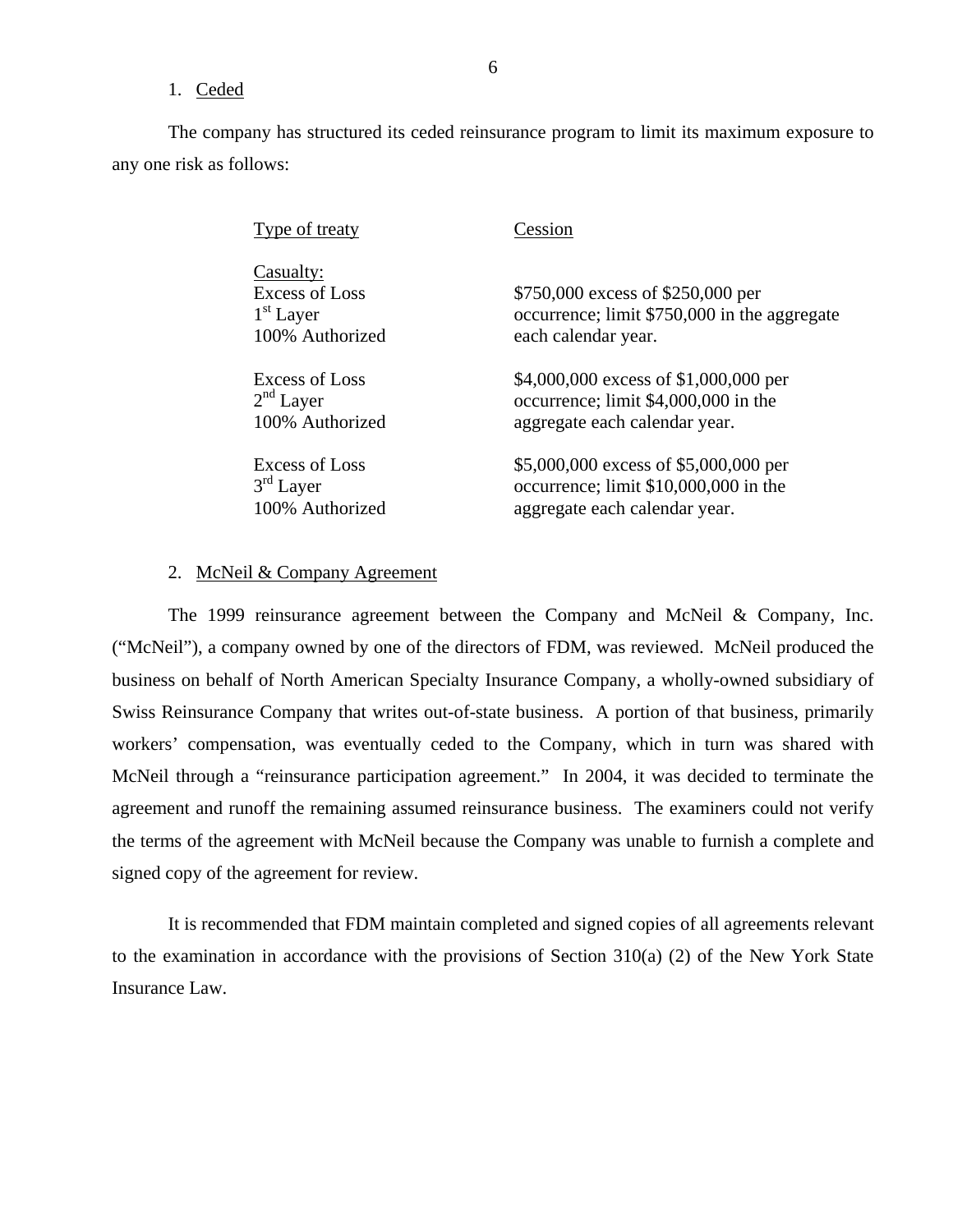### D. Significant Operating Ratios

The following ratios have been computed as of December 31, 2005, based upon the results of this examination:

| Net premiums written to surplus as regards policyholders                               | 141% |
|----------------------------------------------------------------------------------------|------|
| Liabilities to liquid assets (cash and invested assets less investments in affiliates) | 77%  |
| Premiums in course of collection to surplus as regards policyholders                   | 12%  |

All of the above ratios fall within the benchmark ranges set forth in the Insurance Regulatory Information System of the NAIC.

The underwriting ratios presented below are on an earned/incurred basis and encompass the four-year period covered by this examination:

|                                              | Amounts      | Ratios  |
|----------------------------------------------|--------------|---------|
| Losses and loss adjustment expenses incurred | \$36,804,196 | 93.71%  |
| Other underwriting expenses incurred         | 7,623,598    | 19.41   |
| Net underwriting loss                        | (5,155,000)  | (13.13) |
| Premiums earned                              | \$39,272,794 | 100.00% |

### E. Accounts and Records

The following deficiencies in the review of the Company's system of accounts and records were noted:

### 1. Custodian agreement

The review of the custodian agreement revealed that the agreement failed to include the NAIC safeguard provisions as required by Part 1, Section IV-J of the NAIC Financial Condition Examiners Handbook.

It is recommended that FDM include the safeguard provisions in any custodial agreements it enters into as required by Part 1, Section IV-J of the NAIC Financial Condition Examiners Handbook.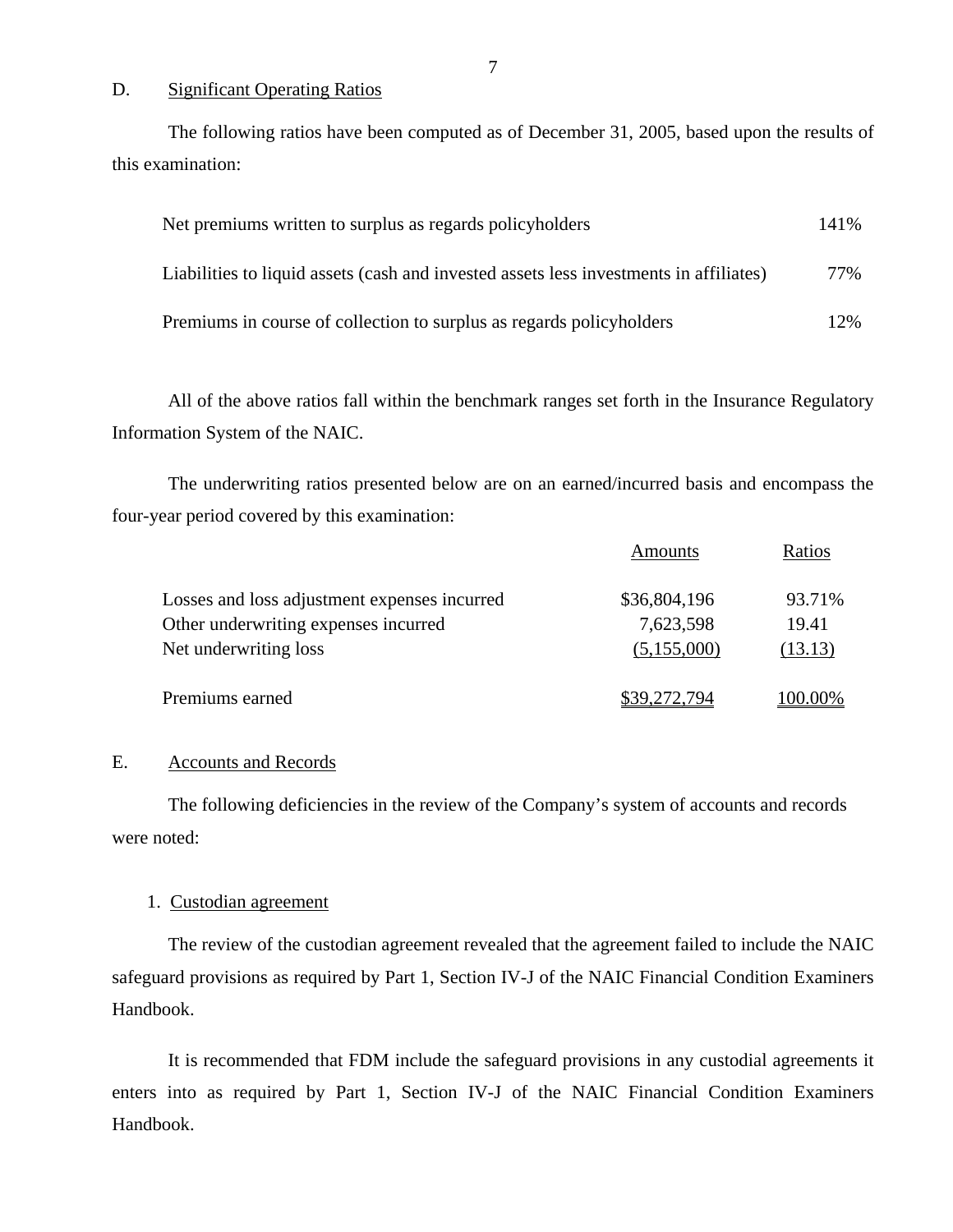#### 2. Investment Transactions

The review of the Company's investment transactions indicated that necessary approvals were not made by the board of directors or a committee thereof as required by Section 1411(a) of the New York Insurance Law.

It is recommended that the Company comply with the requirements of Section 1411(a) of the New York Insurance Law by having all of its investments authorized or approved as indicated in such section.

### 3. Special Deposits

It was noted in a review of Schedule E Part 3 that special deposits for New York were reported in the "All Other Special Deposits" column instead of the "Deposits with the State of Domicile for the Benefit of All Policyholders" column as prescribed in the NAIC Annual Statement Instructions.

It is recommended that the Company report special deposits for New York in the column labeled "Deposits with the State of Domicile for the Benefit of All Policyholders", in Schedule E, Part 3 ("Special Deposits") as prescribed in the NAIC Annual Statement Instructions.

### 4. General Interrogatories

A review of the 2005 filed annual statement indicated that the Company responded incorrectly to Question #24 of General Interrogatories relating to whether, with certain exclusions, all stocks, bonds and other securities, owned throughout the year were held pursuant to a custodial agreement with a qualified bank or trust company. In that year, the Company answered "NO" when it should have responded "YES" to this question. Subsequently, in 2006, it correctly responded in the affirmative to this question.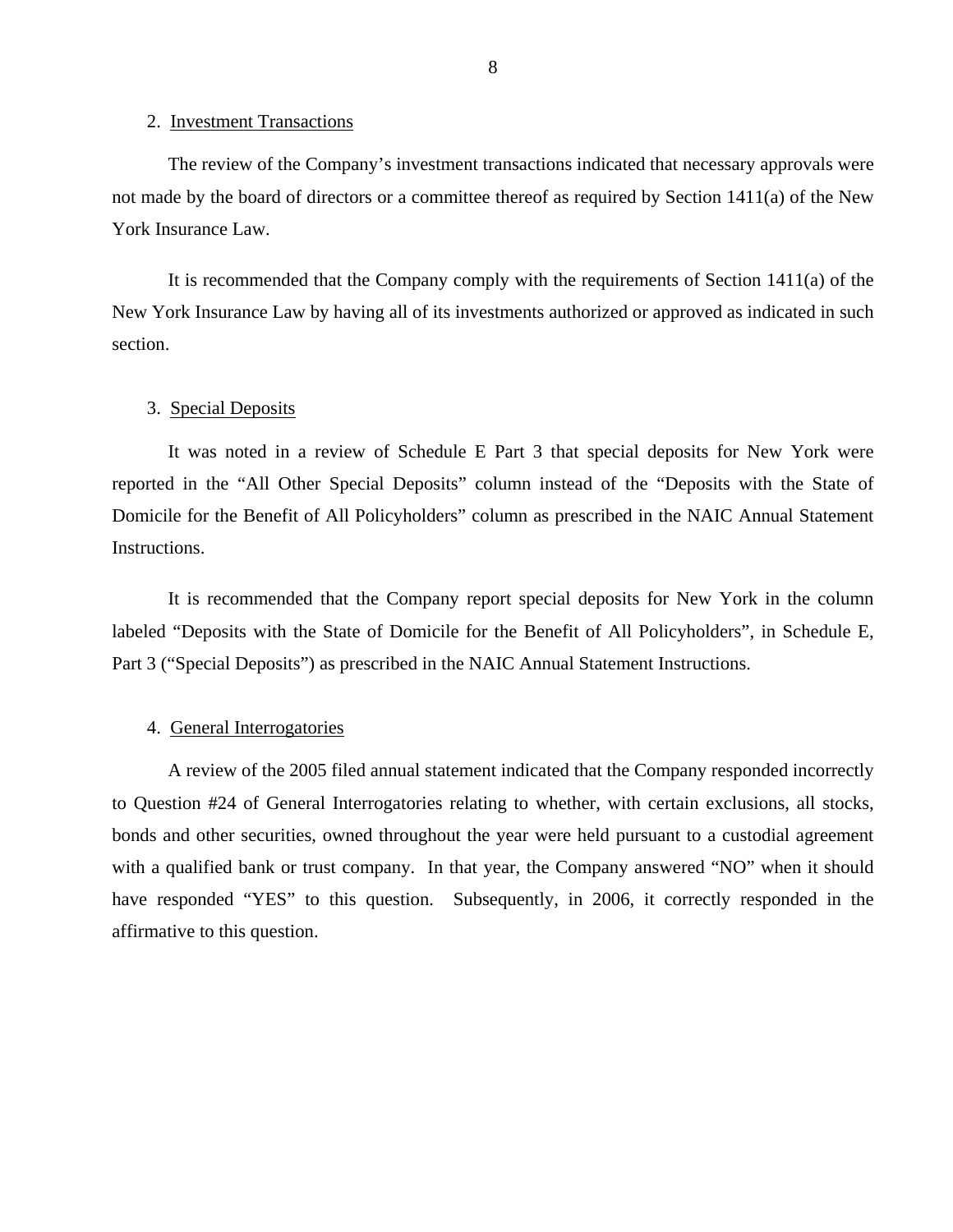# **3. FINANCIAL STATEMENTS**

## A Balance Sheet

The following shows the assets, liabilities and surplus as regards policyholders as of December 31, 2005 as determined by this examination and as reported by the Company:

|                                                         |              | Examination        |              | Company      |
|---------------------------------------------------------|--------------|--------------------|--------------|--------------|
| Assets                                                  |              | Assets Not         | Net Admitted | Net Admitted |
|                                                         | Assets       | Admitted           | Assets       | Assets       |
| <b>Bonds</b>                                            | \$23,878,929 | \$<br>$\mathbf{0}$ | \$23,878,929 | \$23,878,929 |
| Common stocks                                           | 2,833,030    | 0                  | 2,833,030    | 2,833,030    |
| Cash, cash equivalents and short-term investments       | 1,706,386    | 0                  | 1,706,386    | 1,706,386    |
| Investment income due and accrued                       | 258,222      | $\Omega$           | 258,222      | 258,222      |
| Uncollected premiums and agents' balances in the        |              |                    |              |              |
| course of collection                                    | 945,352      | $\Omega$           | 945,352      | 945,352      |
| Deferred premiums, agents' balances and installments    |              |                    |              |              |
| booked but deferred and not yet due                     | 517,928      | $\Omega$           | 517,928      | 517,928      |
| Accrued retrospective premiums                          | 0            | 0                  | 0            | $\Omega$     |
| Amounts recoverable from reinsurers                     | 384,352      | $\theta$           | 384,352      | 384,352      |
| Electronic data processing equipment and software       | 354,803      | 340,395            | 14,408       | 14,408       |
| Furniture and equipment, including health care delivery |              |                    |              |              |
| assets                                                  | 15,178       | 15,178             |              |              |
| Aggregate write-ins for other than invested assets      | 137,045      | 49,606             | 87,439       | 87,440       |
| Total assets                                            | \$31,031,225 | \$405,179          | \$30,626,046 | \$30,626,047 |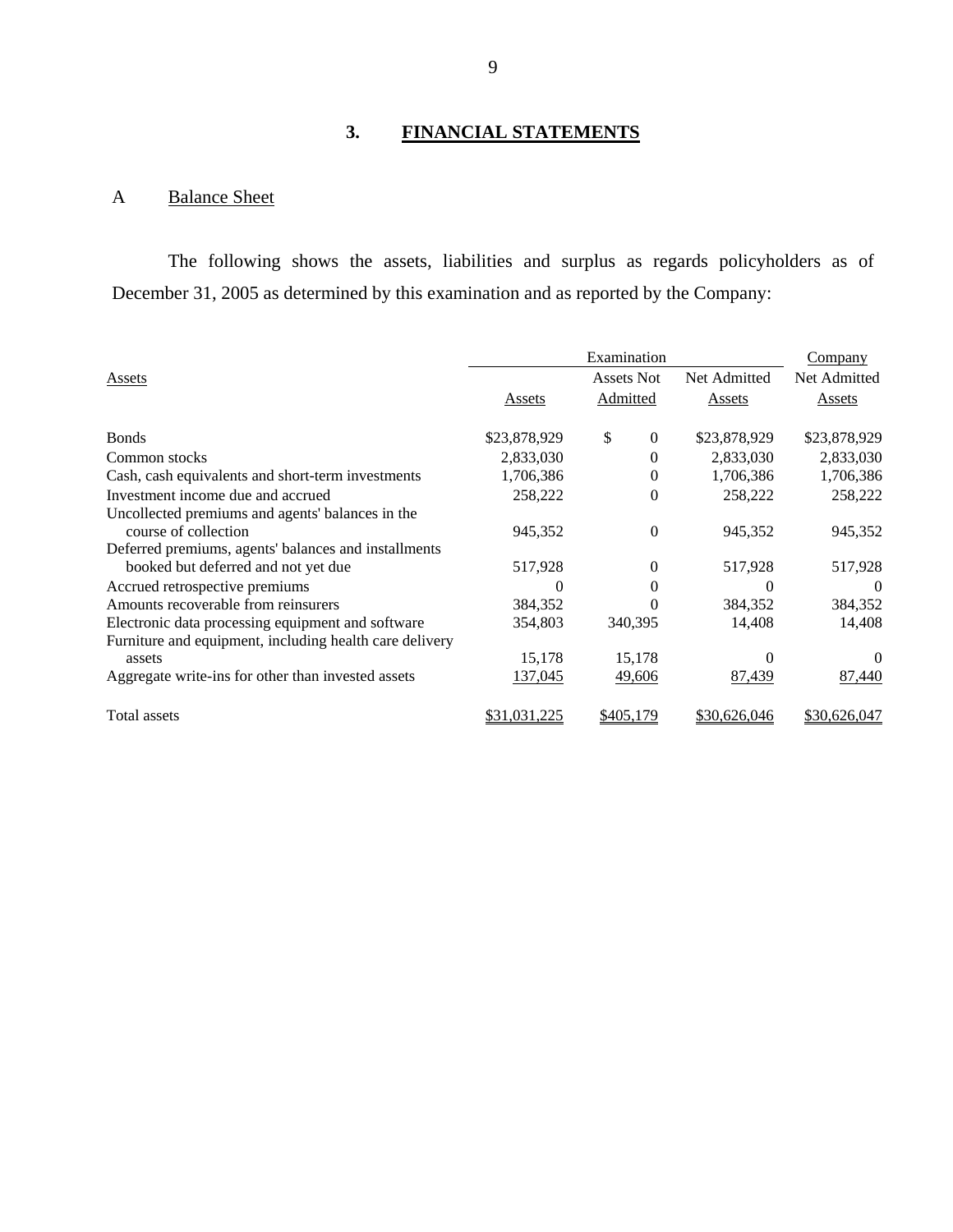| <b>Liabilities, Surplus and Other Funds</b>                           | <b>Examination</b> | Company        | Surplus<br>Increase<br>(Decrease) |
|-----------------------------------------------------------------------|--------------------|----------------|-----------------------------------|
| Losses and loss adjustment expenses                                   | \$17,374,821       | \$16,969,821   | \$(405,000)                       |
| Commissions payable, contingent commissions and other similar charges | 155,698            | 155,698        | $\theta$                          |
| Other expenses (excluding taxes, licenses and fees)                   | 92,339             | 92,339         | $\Omega$                          |
| Taxes, licenses and fees (excluding federal and foreign income taxes) | 671,673            | 671,673        | $\Omega$                          |
| Unearned premiums                                                     | 3,478,406          | 3,478,406      | $\Omega$                          |
| Advance premiums                                                      | 240,315            | 240,315        | $\Omega$                          |
| Ceded reinsurance premiums payable (net of ceding commissions)        | 455,605            | 455,605        | $\Omega$                          |
| Abandoned property                                                    | 2,426              | 2,426          | $\Omega$                          |
| Directors' severance payable                                          | 96,938             | 96,938         | $\Omega$                          |
| Funds due on partnership                                              | (20, 232)          | (20, 232)      | $\theta$                          |
| Total liabilities                                                     | \$22,567,133       | \$22,162,132   | $$$ (405,000)                     |
| <b>Surplus and Other Funds</b>                                        |                    |                |                                   |
| Aggregate write-ins for special surplus funds                         | \$300,000          | 300,000<br>\$. | $\Omega$                          |
| Unassigned funds (surplus)                                            | 7,758,912          | 8,163,914      | \$(405,000)                       |
| Surplus as regards policyholders                                      | <u>\$8,058,912</u> | \$8,463,914    | $$$ (405,000)                     |
| Total liabilities, surplus and other funds                            | \$30,626,045       | \$30,626,047   |                                   |

NOTE: The Company is tax-exempt. The examiner is unaware of any potential exposure of the Company to any tax assessment and no liability has been established herein relative to such contingency.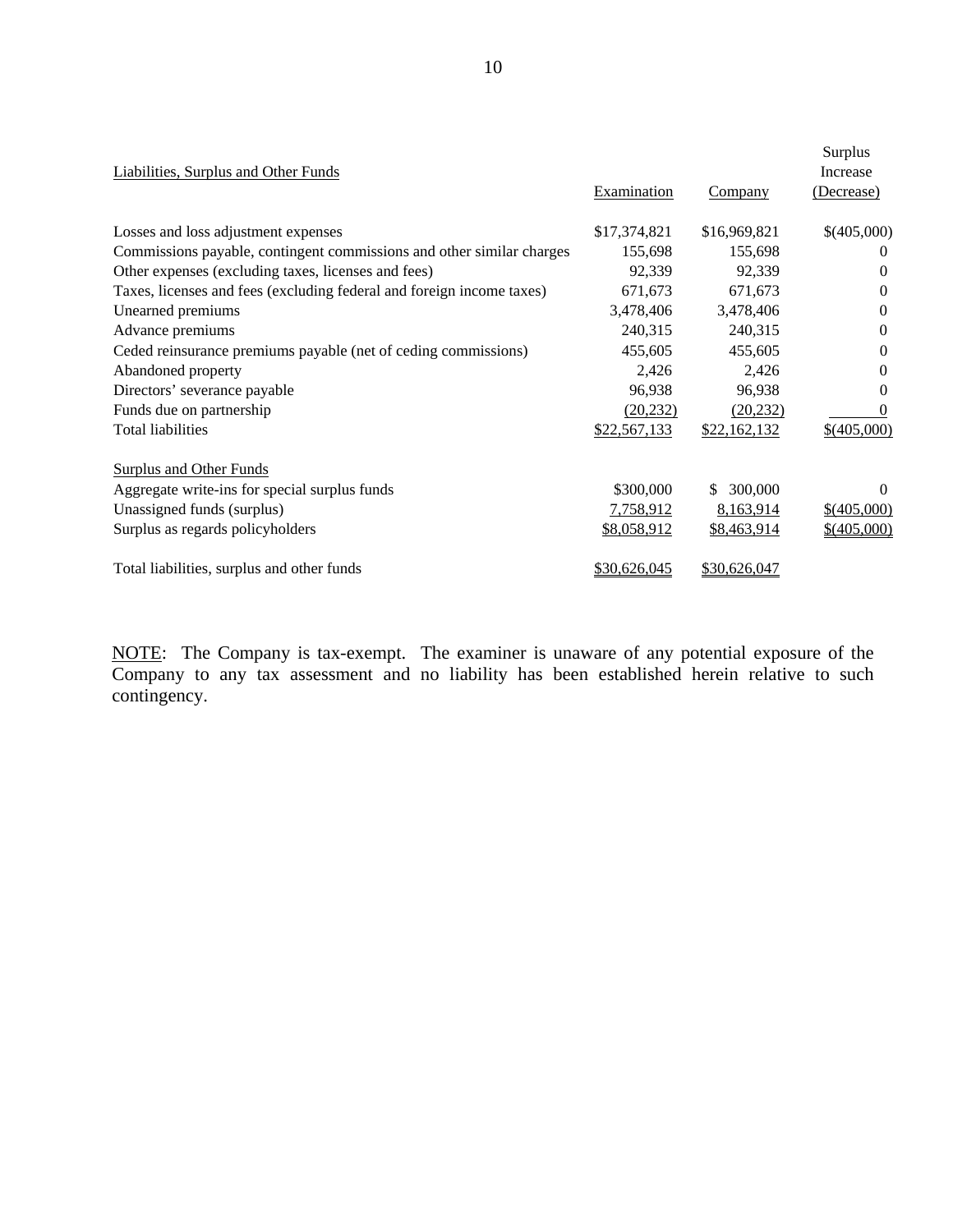# B. Underwriting and Investment Exhibit

Surplus as regards policyholders decreased \$1,217,449 during the four-year examination period January 1, 2002 through December 31, 2005, detailed as follows:

| <b>Underwriting Income</b>                                      |                  |               |
|-----------------------------------------------------------------|------------------|---------------|
| Premiums earned                                                 |                  | \$39,272,794  |
| Deductions:                                                     |                  |               |
| Losses incurred                                                 | \$28,875,152     |               |
| Loss adjustment expenses incurred                               | 7,929,044        |               |
| Other underwriting expenses incurred                            | 7,623,598        |               |
| Aggregate write-ins for underwriting deductions                 | $\boldsymbol{0}$ |               |
| Total underwriting deductions                                   |                  | 44,427,794    |
| Net underwriting gain or (loss)                                 |                  | \$(5,155,000) |
| <b>Investment Income</b>                                        |                  |               |
| Net investment income earned                                    | \$4,024,490      |               |
| Net realized capital gain                                       | (62, 298)        |               |
| Net investment gain or (loss)                                   |                  | 3,962,192     |
| Other Income                                                    |                  |               |
| Net gain or (loss) from agents' or premium balances charged off | \$(24,641)       |               |
| Finance and service charges not included in premiums            | $\mathbf{0}$     |               |
| Aggregate write-ins for miscellaneous income                    | 0                |               |
| Total other income                                              |                  | (24, 641)     |
| Net income before dividends to policyholders and before federal |                  |               |
| and foreign income taxes                                        |                  | \$(1,217,449) |
| Dividends to policyholders                                      |                  | $\mathbf{0}$  |
| Net income after dividends to policyholders but before federal  |                  |               |
| and foreign income taxes                                        |                  | \$(1,217,449) |
| Federal and foreign income taxes incurred                       |                  | $\theta$      |
| Net income                                                      |                  | \$(1,217,449) |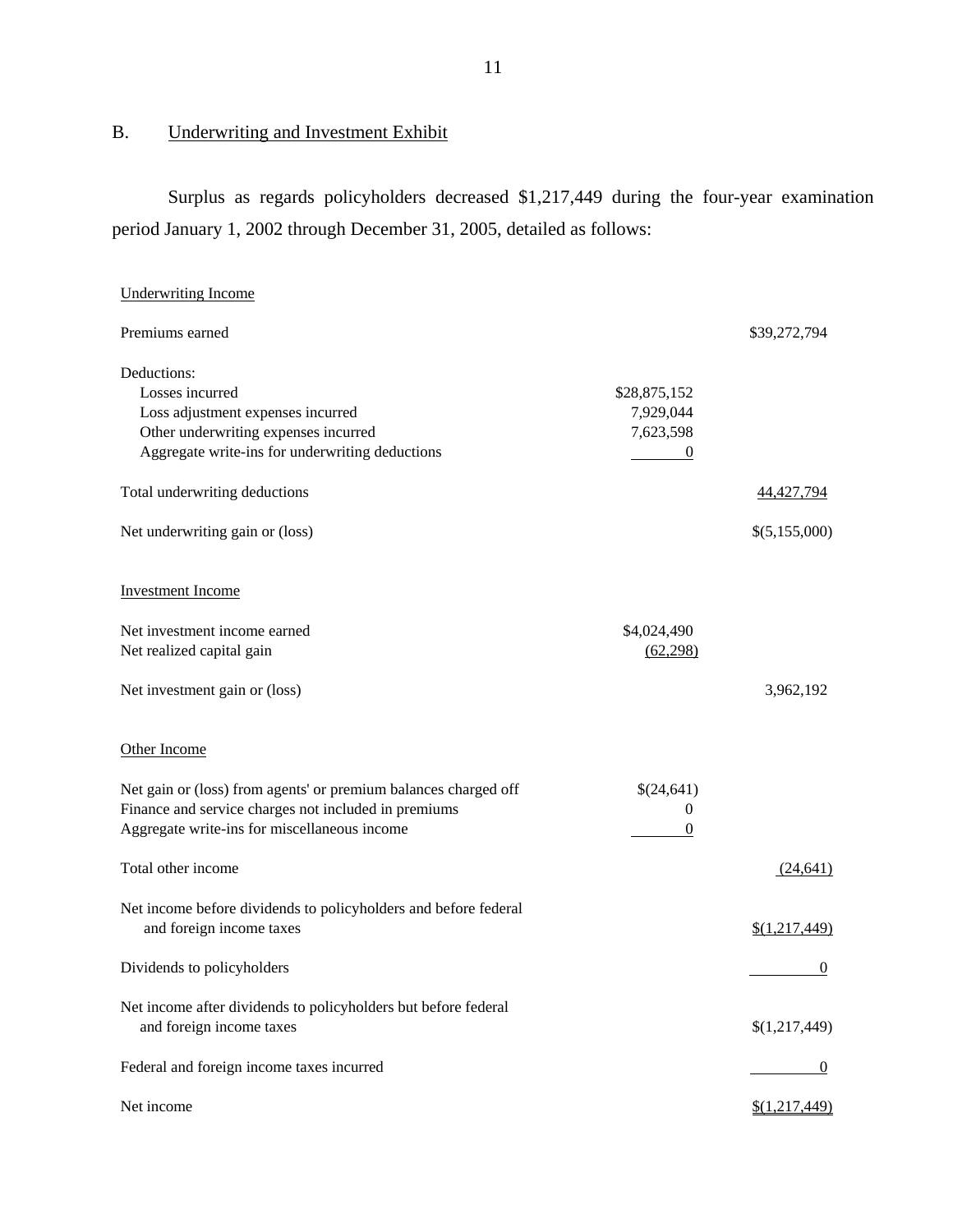### C. Capital and Surplus Accounts

| Surplus as regards policyholders per report on |                |             |             |
|------------------------------------------------|----------------|-------------|-------------|
| examination as of December 31, 2001            |                |             | \$8,755,761 |
|                                                | Gains in       | Losses in   |             |
|                                                | <b>Surplus</b> | Surplus     |             |
| Net income                                     |                | \$1,217,451 |             |
| Net unrealized capital gains or (losses)       | \$585,860      |             |             |
| Change in nonadmitted assets                   |                | 65,258      |             |
| Total gains and losses                         | \$585,860      | \$1,282,709 |             |
| Net increase (decrease) in surplus             |                |             | (696, 849)  |
| Surplus as regards policyholders per report on |                |             |             |
| examination as of December 31, 2005            |                |             | \$8,058,912 |

### **4. LOSSES AND LOSS ADJUSTMENT EXPENSES**

The examination liability for the captioned items of \$17,374,821 is \$405,000 more than the \$16,969,821 reported by the Company in its December 31, 2005 filed annual statement. The examination analysis was conducted in accordance with generally accepted actuarial principles and practices and was based on statistical information contained in the Company's internal records and in its filed annual statements.

### **5. MARKET CONDUCT ACTIVITIES**

In the course of this examination, a review was made of the manner in which the Company conducts its business and fulfills its contractual obligations to policyholders and claimants. The review was general in nature and is not to be construed to encompass the more precise scope of a market conduct investigation, which is the responsibility of the Market Conduct Unit of the Property Bureau of this Department.

The general review was directed at practices of the Company in the following areas:

- A. Sales and advertising
- B. Underwriting
- C. Rating
- D. Claims

No problem areas were encountered.

12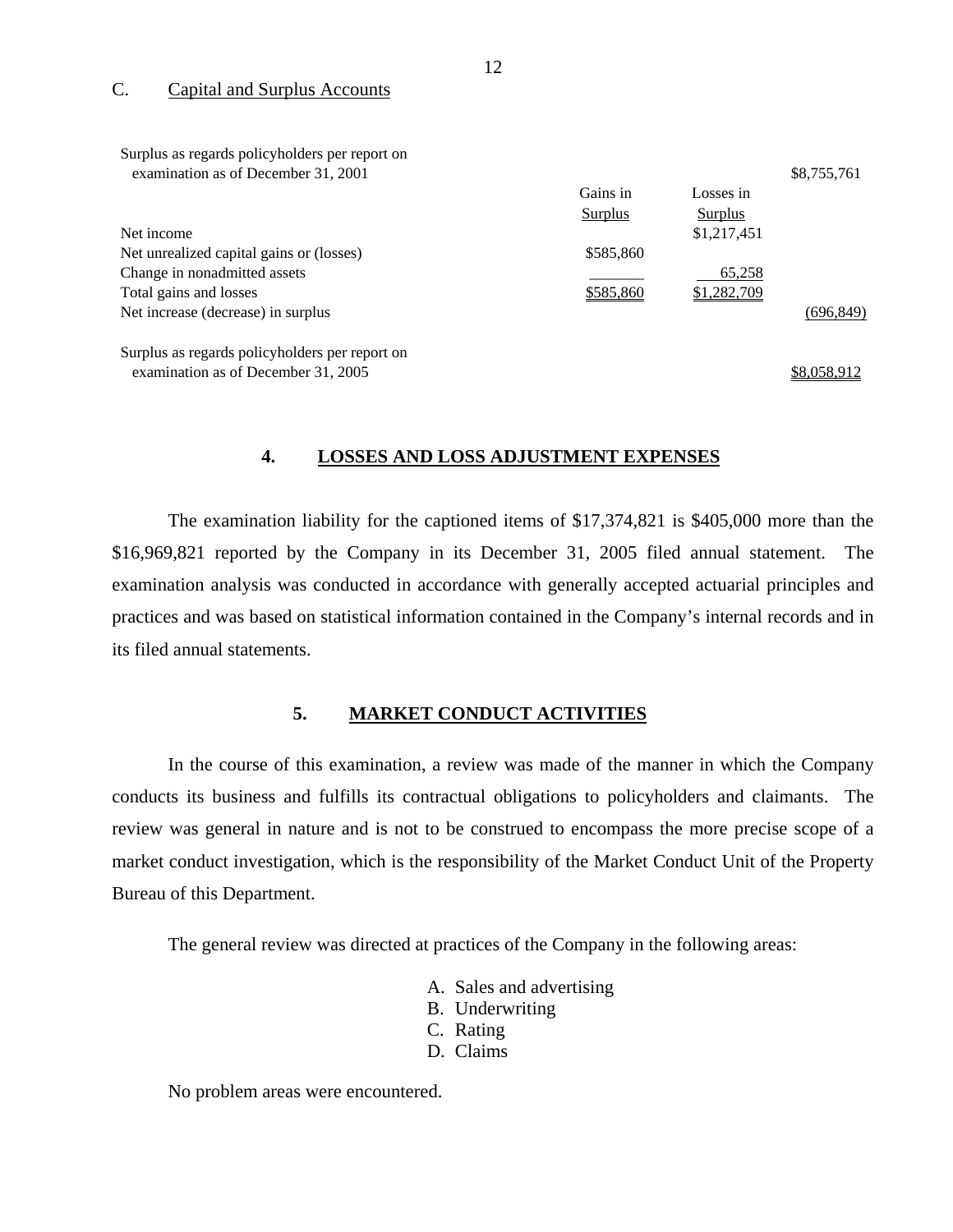## 13 **6. COMPLIANCE WITH PRIOR REPORT ON EXAMINATION**

The prior report on examination contained three recommendations as follows (page numbers refer to the prior report):

## **ITEM**

#### PAGE NO. 7

9

A It was recommended that the Company classify assets correctly on all future filed financial statements.

The Company has complied with this recommendation.

It was recommended that the Company revise its custodian agreement with PNC Bank to include the necessary safeguards considered to be good business practice by the Department and the NAIC. 8

Based on the recommendation contained in the prior report, the Company revised its custody agreement in 2002 to include the recommended provisions. Subsequent to that date, the Department adopted the provisions recommended in the NAIC Financial Condition Examiners Handbook ("Handbook"), which differ from our previous requirements. This report contains a recommendation that the custodial agreement be revised to comply with the provisions in the Handbook.

B It was recommended that the Company comply with Section 1316 of the New York Abandoned Property Law and remit to the Office of the State Comptroller all amounts issued and payable to a resident of this state that are unclaimed for three years or more.

The Company has complied with this recommendation.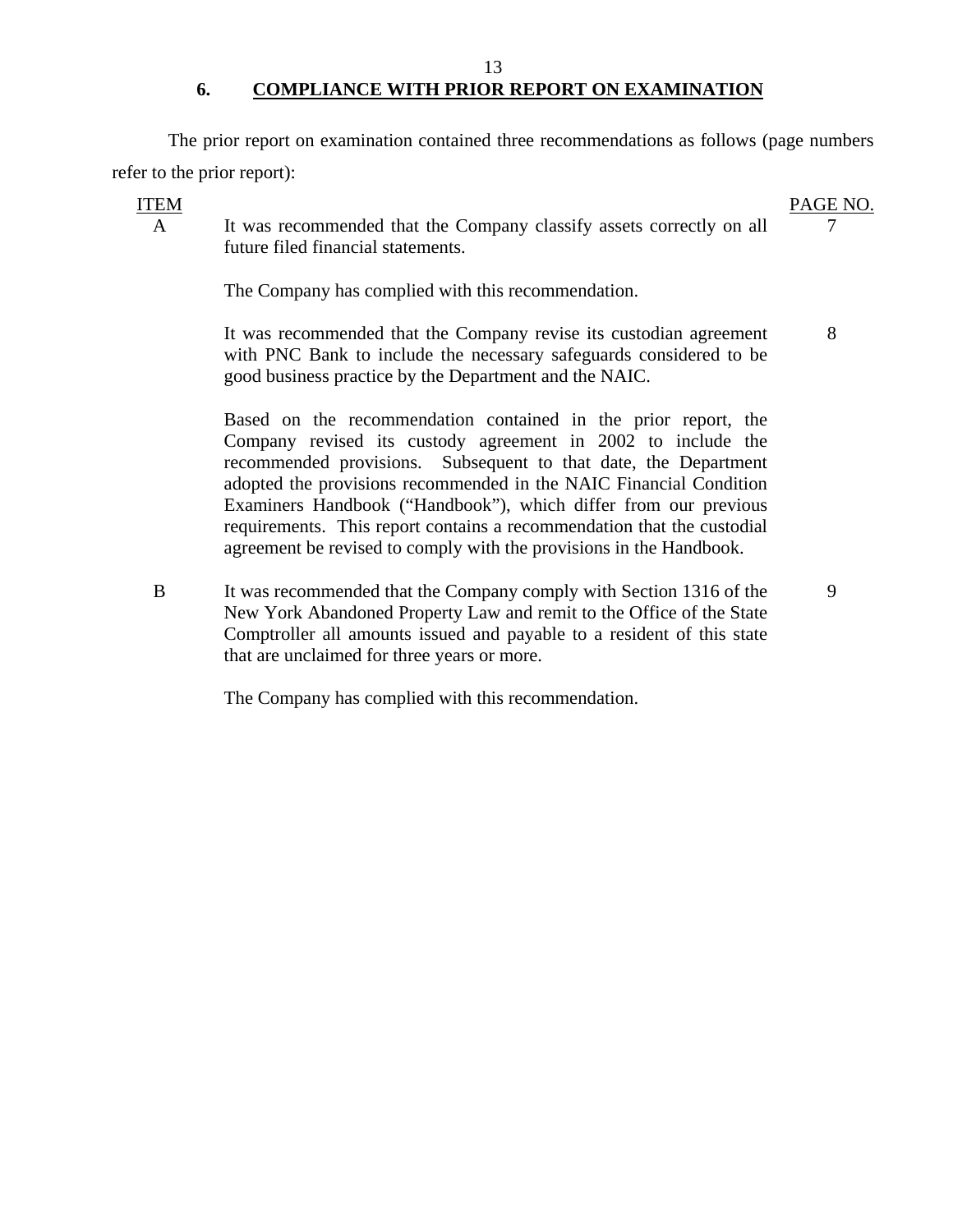#### 14

# **7. SUMMARY OF COMMENTS AND RECOMMENDATIONS**

## <span id="page-15-0"></span>**ITEM**

## PAGE NO.

## A **Management**

i. It is recommended that FDM comply with Section  $325(a)$  of the New 4 York Insurance Law by having its committees keep and maintain minutes of their meetings.

### B Reinsurance

- i. It is recommended that FDM exercise greater care to ensure that it 5 correctly identifies reinsurers listed in Schedule F.
- ii. It is recommended that FDM keep complete and signed copies of all 6 agreements relevant to the examination in accordance with the provisions of Section 310(a) (2) of the New York State Insurance Law.

## **Accounts and Records**

- C Accounts and Records<br>i. It is recommended that FDM include the safeguard provisions in any 7 custodial agreements it enters into as required by Part 1, Section IV-J of the NAIC Financial Condition Examiners Handbook.
	- ii. It is recommended that the Company comply with the requirements of 8 Section 1411(a) of the New York Insurance Law by having all of its investments authorized or approved as indicated in such section.
	- iii. It is recommended that FDM in the future report Schedule E Part 3 8 Special Deposits in the column of "Deposits with the State of Domicile for the Benefit of All Policyholders".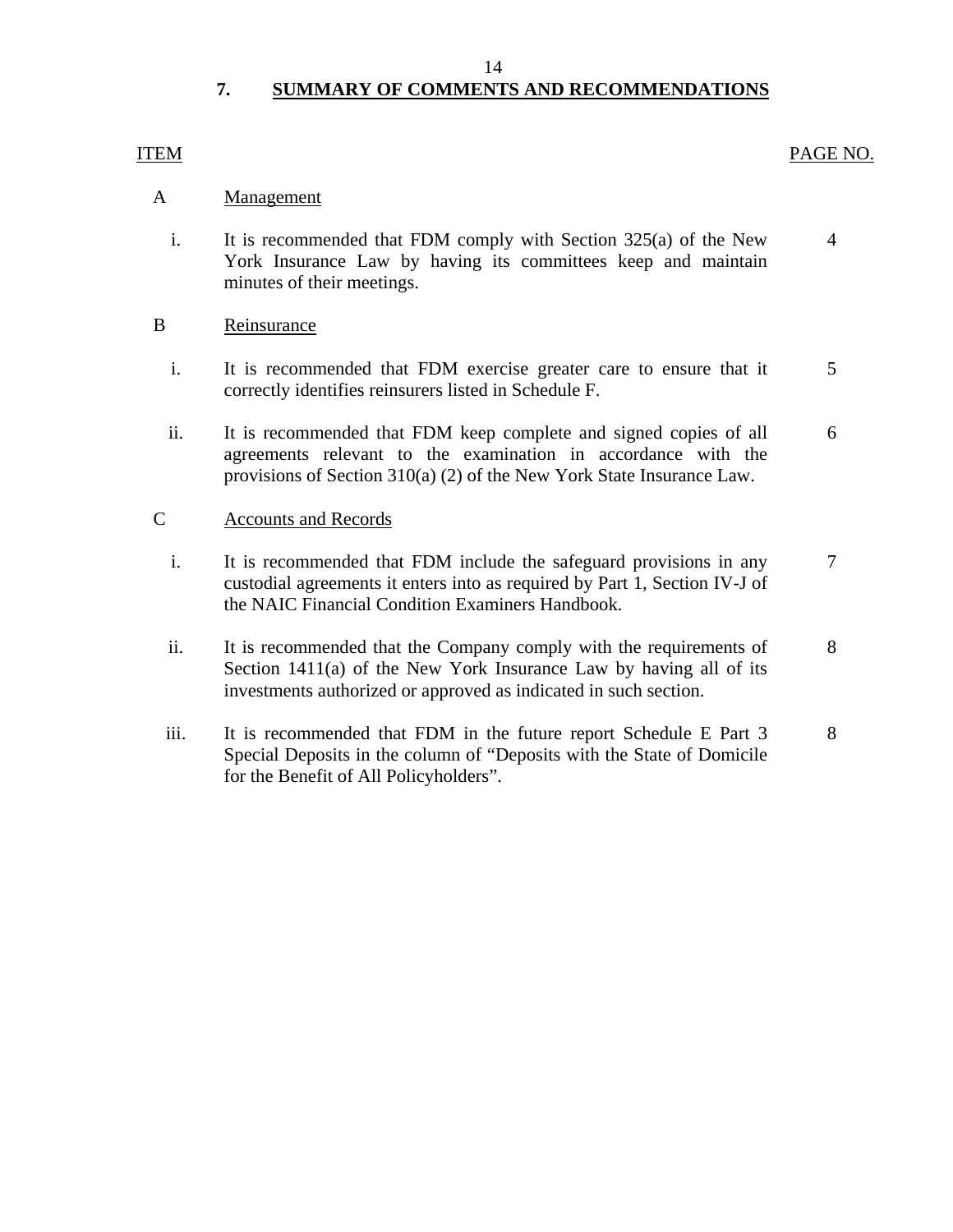Respectfully submitted,

 $/S/$  Joseph Revers, CFE Senior Insurance Examiner  $\sqrt{S}$ 

## STATE OF NEW YORK  $)$ )SS:  $\mathcal{L}$ COUNTY OF WESTCHESTER  $\qquad$  )

JOSEPH REVERS, being duly sworn, deposes and says that the foregoing report, subscribed by him, is true to the best of his knowledge and belief.

 $\overline{a}$  $\sqrt{S}$ / Joseph Revers

Subscribed and sworn to before me

this  $\qquad \qquad \text{day of} \qquad \qquad .2008.$